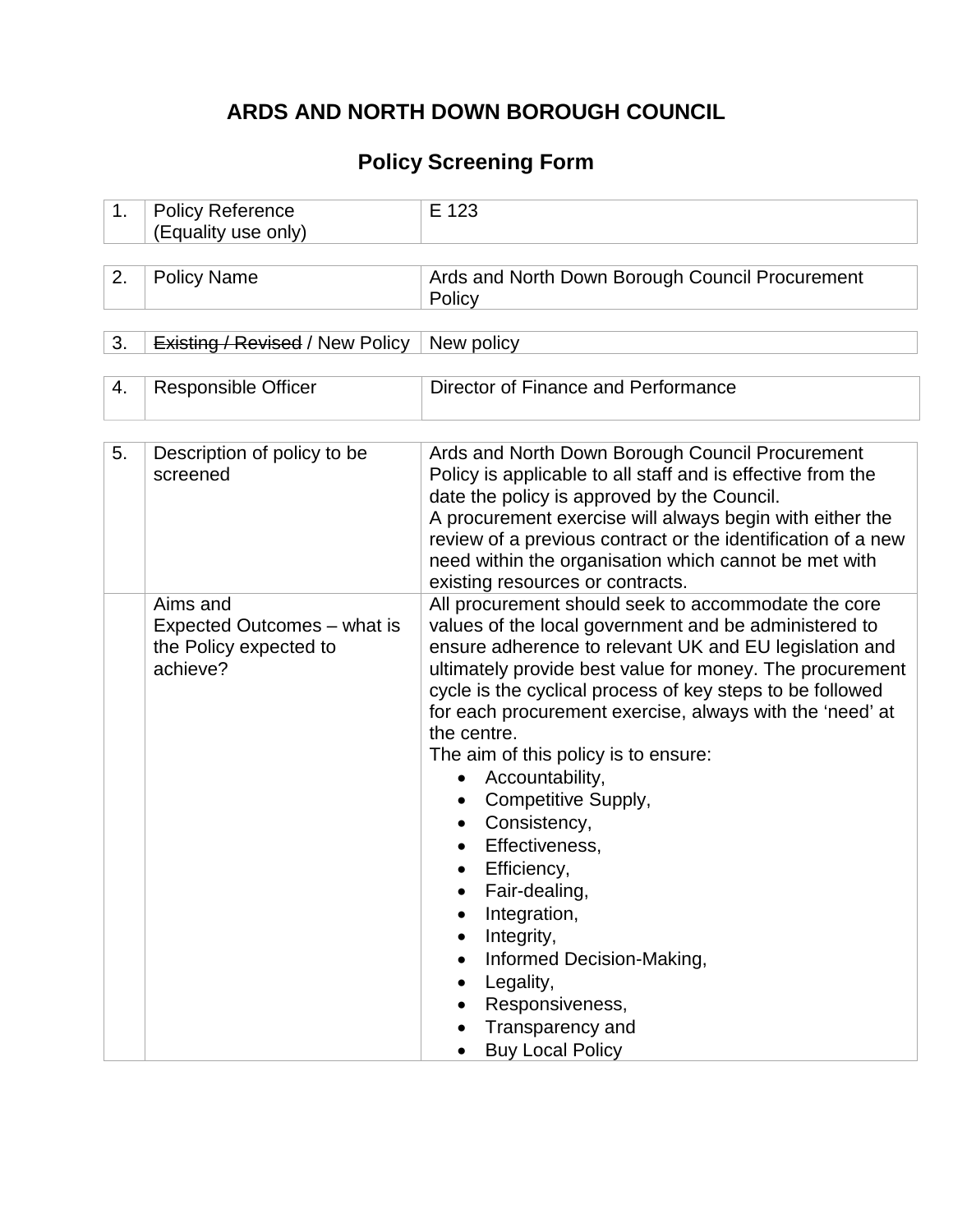| 6.  | Section 75 categories which<br>might be expected to benefit<br>and how they may benefit.                                                                                                                                                                                                             |                                                                                                                                                                                                                                                                                                         | All Section 75 categories are expected to benefit as the<br>policy ensures the principles of best value for money are<br>used to determine the preferred and or actual supplier. |  |                                                                                   |
|-----|------------------------------------------------------------------------------------------------------------------------------------------------------------------------------------------------------------------------------------------------------------------------------------------------------|---------------------------------------------------------------------------------------------------------------------------------------------------------------------------------------------------------------------------------------------------------------------------------------------------------|----------------------------------------------------------------------------------------------------------------------------------------------------------------------------------|--|-----------------------------------------------------------------------------------|
| 7.  | Factors which could contribute<br>to / detract from the intended<br>aims / outcomes of the Policy<br>when being implemented                                                                                                                                                                          |                                                                                                                                                                                                                                                                                                         | If the policy is not enacted as intended or where breaches<br>occur and they are not challenged.                                                                                 |  |                                                                                   |
| 8.  | The main stakeholders on whom the<br>policy will impact. For example,<br><b>Employees, Potential Service Users</b><br>and Community Groups<br>Consider the internal and external<br>impacts (either actual or potential) and<br>comment, or list, information where<br>appropriate                   | The Council, council officers, Elected Members,<br>Northern Ireland Executive, Northern Ireland<br>Departments, their Agencies, non-Departmental<br>Public Bodies (NDPBs) and Public Corporations.<br>Suppliers and potential suppliers.                                                                |                                                                                                                                                                                  |  |                                                                                   |
|     |                                                                                                                                                                                                                                                                                                      |                                                                                                                                                                                                                                                                                                         |                                                                                                                                                                                  |  |                                                                                   |
| 9.  | Policies:<br>A revised Public Procurement Policy for Northern<br>Ireland Departments, their Agencies, non-<br>Departmental Public Bodies (NDPBs) and Public<br>Corporations (2002)<br>E 15 Ards and North Down Borough Council -<br>Corporate Plan<br>E 28 Corporate Complaints policy and procedure | Please provide details of other policies which have a bearing on this one.                                                                                                                                                                                                                              |                                                                                                                                                                                  |  | Owned by:<br>Northern Ireland Executive<br>Ards and North Down Borough<br>Council |
|     | E 116 Declaration of Interests Policy for Employees                                                                                                                                                                                                                                                  |                                                                                                                                                                                                                                                                                                         |                                                                                                                                                                                  |  |                                                                                   |
| 10. | Available evidence (quantitative and qualitative) considered as important to encourage<br>completion in relation to:                                                                                                                                                                                 |                                                                                                                                                                                                                                                                                                         |                                                                                                                                                                                  |  |                                                                                   |
|     | <b>Religious Belief</b>                                                                                                                                                                                                                                                                              | NISRA and NINIS statistics for the Borough area will indicate the<br>profile of residents but not for businesses that have a small<br>number of employees. Larger employees will have published<br>data from Article 55 employee monitoring returns to the Equality<br>Commission for Northern Ireland. |                                                                                                                                                                                  |  |                                                                                   |
|     | <b>Political Opinion</b>                                                                                                                                                                                                                                                                             | Electoral Office data from recent elections will detail the political<br>representation on Ards and North Down Council, The Stormont<br>Executive for this electoral area and Westminster election. This<br>will indicate the profile of residents but not businesses.                                  |                                                                                                                                                                                  |  |                                                                                   |
|     | <b>Racial Group</b>                                                                                                                                                                                                                                                                                  | NISRA, NINIS and Northern Ireland Strategic Migration<br>Partnership data. This data will indicate the profile of residents<br>but not businesses or employees.                                                                                                                                         |                                                                                                                                                                                  |  |                                                                                   |
|     | Age                                                                                                                                                                                                                                                                                                  | NISRA and NINIS statistics for the Borough area will indicate the<br>profile of residents but not service providers.                                                                                                                                                                                    |                                                                                                                                                                                  |  |                                                                                   |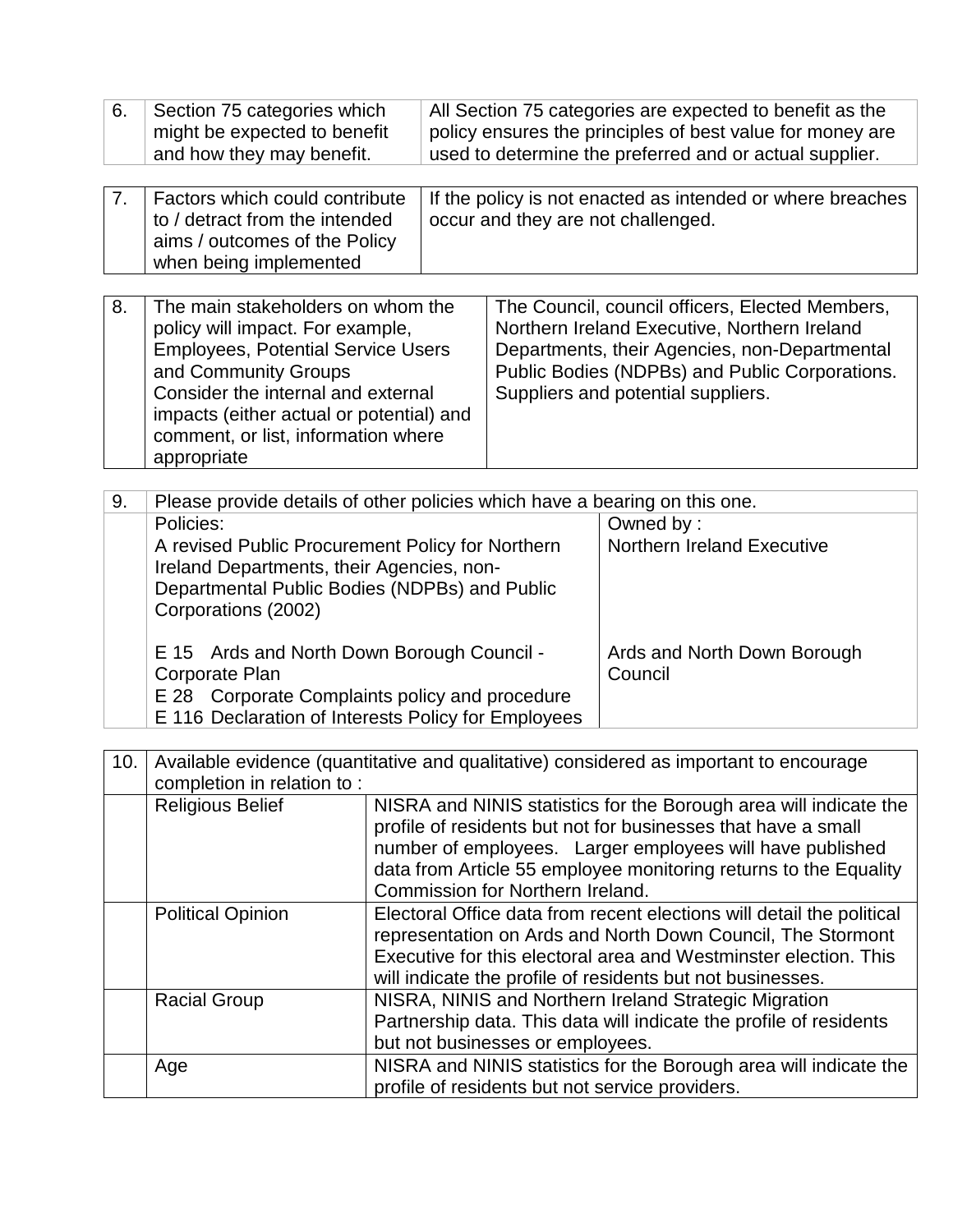| <b>Marital Status</b>    | NISRA and NINIS statistics for the Borough area will indicate the<br>profile of residents but not service providers.                                                                                                                                                                                                                                                            |
|--------------------------|---------------------------------------------------------------------------------------------------------------------------------------------------------------------------------------------------------------------------------------------------------------------------------------------------------------------------------------------------------------------------------|
| Sexual orientation       | No reliable data available. This would not be relevant for this<br>policy.                                                                                                                                                                                                                                                                                                      |
| Men & Women<br>generally | NISRA and NINIS statistics would not be available from any<br>source for accurate age profile of small service providers in the<br>area due to regular staff movement.                                                                                                                                                                                                          |
| <b>Disability</b>        | NISRA and NINIS statistics for the Borough area will indicate the<br>profile of residents but not service providers. Employers have a<br>responsibility to ensure they do not discriminate against any<br>individual on the grounds of disability. There is no reliable data<br>available for local service providers.                                                          |
| Dependents               | NISRA and NINIS statistics for the Borough area will indicate the<br>profile of residents but not service providers. Employers have a<br>responsibility to ensure they do not discriminate against any<br>individual on the grounds of reasonable consideration in relation<br>to those for whom they care. There is no reliable data available<br>for local service providers. |

| 11. | Based on data previously provided what are the needs, experiences and priorities for each<br>of the following categories, in relation to this policy/decision? |                                                               |  |  |
|-----|----------------------------------------------------------------------------------------------------------------------------------------------------------------|---------------------------------------------------------------|--|--|
|     | <b>Religious Belief</b>                                                                                                                                        | This policy is to ensure equity and fairness of a transparent |  |  |
|     | <b>Political Opinion</b>                                                                                                                                       | procurement process.                                          |  |  |
|     | <b>Racial Group</b>                                                                                                                                            | The procurement is of the goods or services and not in        |  |  |
|     | Age                                                                                                                                                            | relation to any individuals profile directly or indirectly.   |  |  |
|     | <b>Marital Status</b>                                                                                                                                          |                                                               |  |  |
|     | Sexual orientation                                                                                                                                             |                                                               |  |  |
|     | Men & Women generally                                                                                                                                          |                                                               |  |  |
|     | <b>Disability</b>                                                                                                                                              |                                                               |  |  |
|     | <b>Dependents</b>                                                                                                                                              |                                                               |  |  |

# **Does this Policy require an Equality Impact Assessment?**

| 1. | What is the likely impact on equality of opportunity for each of the Section 75 categories? |                                  |                  |  |
|----|---------------------------------------------------------------------------------------------|----------------------------------|------------------|--|
|    |                                                                                             | Detail of Impact                 | Level of Impact  |  |
|    |                                                                                             |                                  | Minor/Major/None |  |
|    | <b>Religious Belief</b>                                                                     | No impact identified as the      | <b>None</b>      |  |
|    | <b>Political Opinion</b>                                                                    | principles of procurement are to |                  |  |
|    | <b>Racial Group</b>                                                                         | be applied in all procurement    |                  |  |
|    | Age                                                                                         | across the council services.     |                  |  |
|    | <b>Marital Status</b>                                                                       |                                  |                  |  |
|    | Sexual orientation                                                                          |                                  |                  |  |
|    | Men & Women generally                                                                       |                                  |                  |  |
|    | <b>Disability</b>                                                                           |                                  |                  |  |
|    | <b>Dependents</b>                                                                           |                                  |                  |  |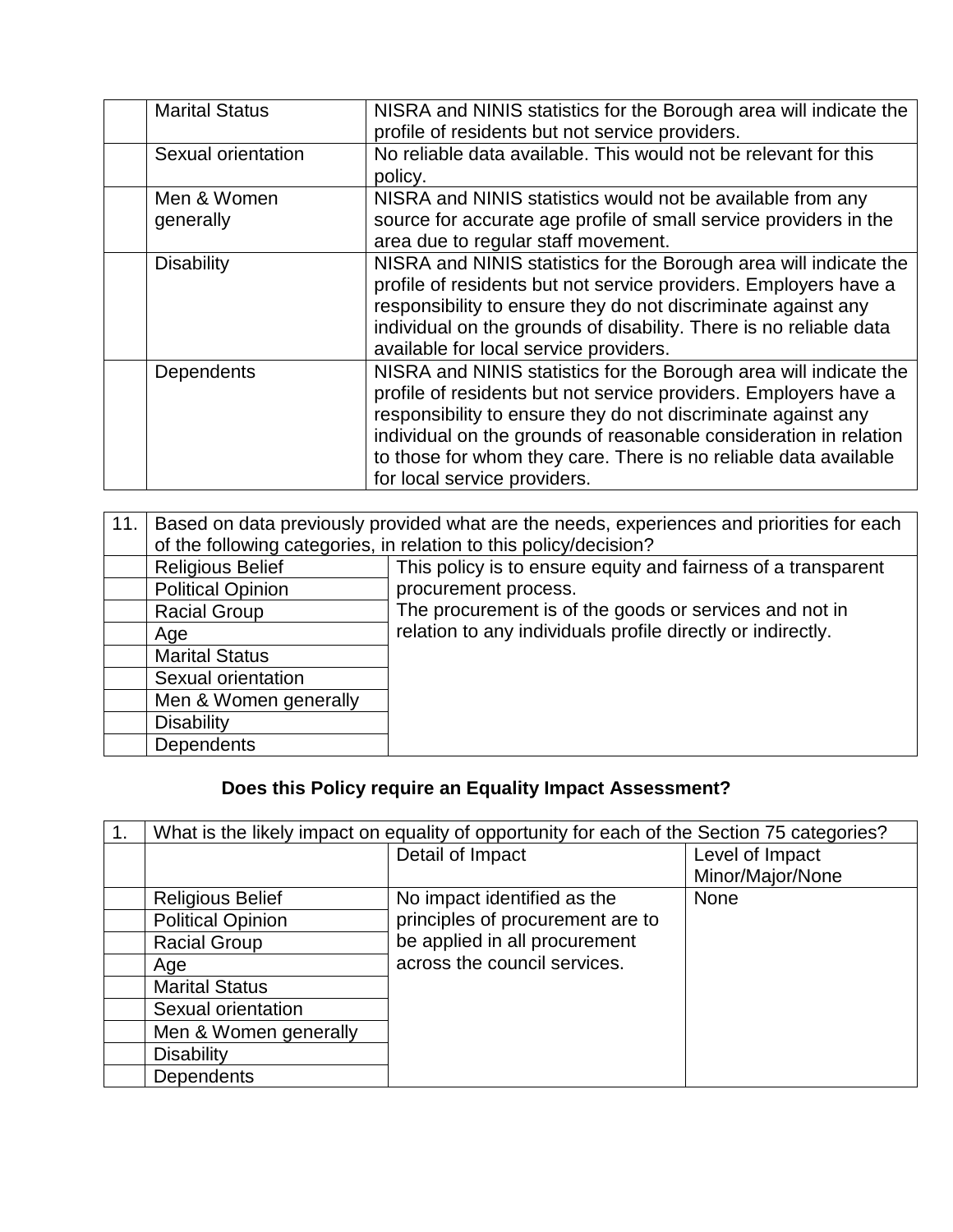- 2. Are there opportunities to better promote equality of opportunity for people within the Section 75 equality categories? If "Yes", provide details If "No", provide details Religious Belief No as this policy is in relation to the provision og good s and services and does not consider the profile of any supplier or potential supplier or their employees or potential employees. Political Opinion Racial Group Age Marital Status Sexual orientation Men & Women generally **Disability Dependents**
- 3. To what extent is the Policy likely to impact on Good Relations between people of different religious belief, political opinion or racial group? Details of Impact Level of Impact Minor/Major/None Religious Belief This policy does not impact on good relations. Political Opinion Racial Group

| -4. | Are there opportunities to better promote Good Relations between people of different<br>religious belief, political opinion or racial group? |                                                         |  |  |  |  |
|-----|----------------------------------------------------------------------------------------------------------------------------------------------|---------------------------------------------------------|--|--|--|--|
|     |                                                                                                                                              | If "Yes" provide details<br>If "No" provide details     |  |  |  |  |
|     | <b>Religious Belief</b>                                                                                                                      | No as the policy is based on principles of procurement. |  |  |  |  |
|     | <b>Political Opinion</b>                                                                                                                     |                                                         |  |  |  |  |
|     | <b>Racial Group</b>                                                                                                                          |                                                         |  |  |  |  |

#### Additional Considerations

| <b>Multiple Identity Considerations</b>                                                                                                                                 | Details of Impact or potential impact<br>(Positive/Negative) |
|-------------------------------------------------------------------------------------------------------------------------------------------------------------------------|--------------------------------------------------------------|
| Are there any potential impacts of the<br>policy decision on people with multiple<br>identities?<br>(e.g. disabled minority ethnic persons)                             | No as the policy is based on principles of<br>procurement.   |
| Where appropriate provide details of data<br>on the impact of the policy on people with<br>multiple identities.<br>Specify relevant Section 75 categories<br>concerned. |                                                              |

#### **Disability Discrimination Order (NI) 2006**

| Does this proposed policy  | Yes / No | Explain your reasoning: |
|----------------------------|----------|-------------------------|
| provide an opportunity to: |          |                         |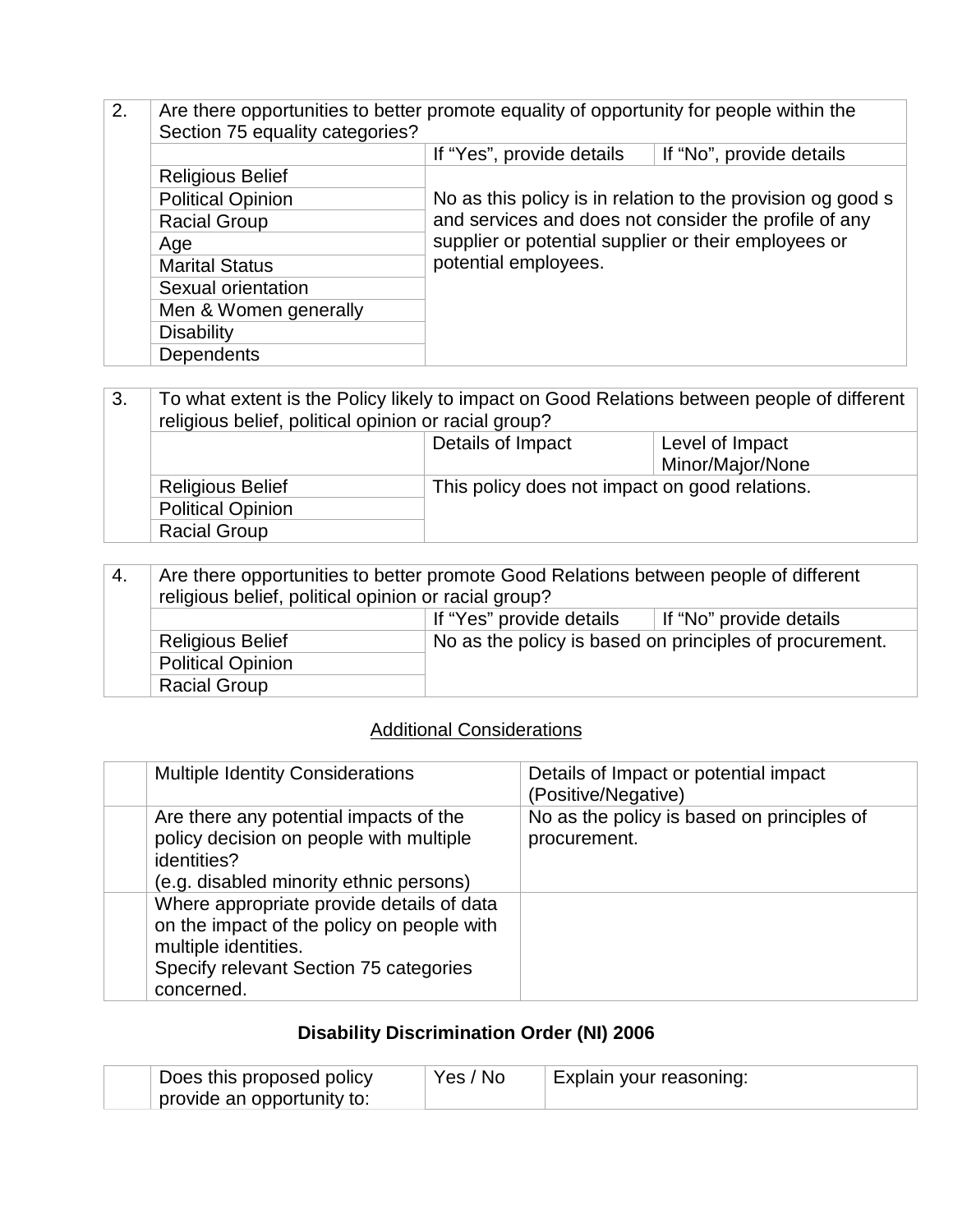| better promote positive<br>attitudes towards disabled<br>people | Yes | The council is committed to ensuring the<br>procurement process is fair and accessible<br>by all potential suppliers. To ensure this is<br>possible the use of a range of<br>communication methods are used to |
|-----------------------------------------------------------------|-----|----------------------------------------------------------------------------------------------------------------------------------------------------------------------------------------------------------------|
| increase participation by<br>disabled people in public<br>life  |     | engage with a broad range of potential<br>suppliers and alternative formats of any<br>information will be made available on                                                                                    |
|                                                                 |     | request where a need exists.                                                                                                                                                                                   |

#### Monitoring Arrangements

Section 75 places a requirement on the Council to have equality monitoring arrangements in place in order to assess the impact of policies and services, help identify barriers to fair participation and to better promote equality of opportunity.

| Outline what data you could       | Should any relevant monitoring data become available   |
|-----------------------------------|--------------------------------------------------------|
| collect in the future in order to | this will be used in future procurement exercises.     |
| monitor the impact of this        | Comments and complaints received in relation to any    |
| policy / decision on equality,    | procurement exercises that may imply equality, good    |
| good relations and disability     | relations and disability duties have not been complied |
| duties                            | with by the council officers or elected members.       |

#### Consideration of Human Rights

The Human Rights Act 1998 brings the European Convention on Human Rights (ECHR) into UK and, therefore, Northern Ireland. Indicate below any potential *adverse impacts* that the policy / decision may have in relation to human rights issues

| <b>Right to Life</b>                         | Article 2  |  |
|----------------------------------------------|------------|--|
| Prohibition to torture, inhuman or degrading | Article 3  |  |
| treatment                                    |            |  |
| Prohibition of slavery and forced labour     | Article 4  |  |
| <b>Right to Liberty and Security</b>         | Article 5  |  |
| Right to a Fair and Public Trial             | Article 6  |  |
| Right to no punishment without due legal     | Article 7  |  |
| process                                      |            |  |
| Right to respect for private and family      | Article 8  |  |
| life, home and correspondence                |            |  |
| Right to freedom of thought, conscience and  | Article 9  |  |
| religion                                     |            |  |
| Right to freedom of Expression               | Article 10 |  |
| Right to freedom of peaceful assembly and    | Article 11 |  |
| association                                  |            |  |
| Right to marry and found a family            | Article 12 |  |
| The prohibition on discrimination            | Article 14 |  |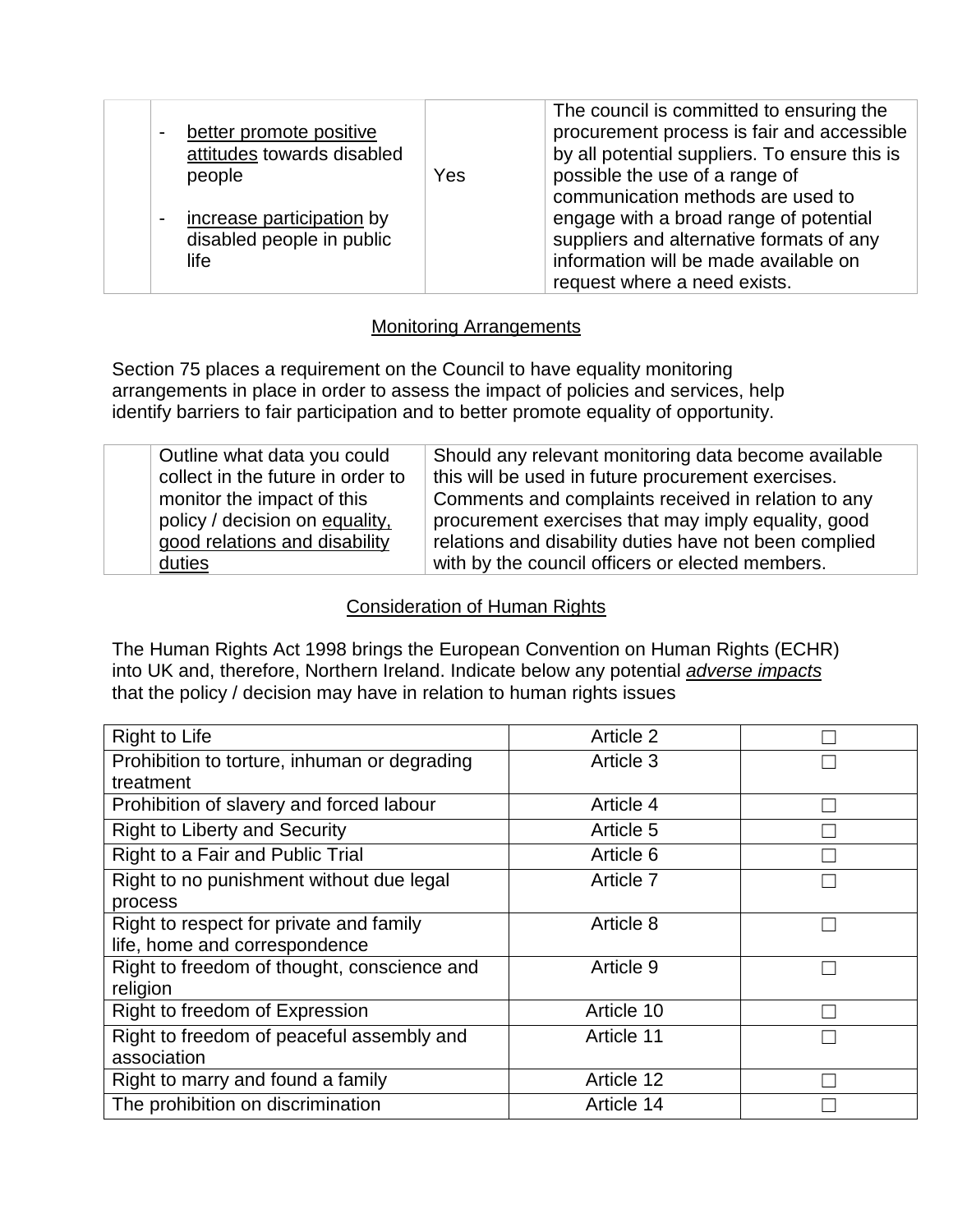| Protection of property and enjoyment of | Protocol 1 |  |
|-----------------------------------------|------------|--|
| possessions                             | Article 1  |  |
| Right to education                      | Protocol 1 |  |
|                                         | Article 2  |  |
| Right to free and secret election       | Protocol 1 |  |
|                                         | Article 3  |  |

| Please explain any adverse impacts on<br>human rights that you have identified?                  |  |
|--------------------------------------------------------------------------------------------------|--|
| Please indicate any ways in which you<br>consider the policy positively promotes<br>Human Rights |  |

I can confirm that the proposed policy / decision have been screened for:-

| Equality of opportunity and good relations |
|--------------------------------------------|
| Disabilities duties; and                   |
| Human rights issues                        |

On the basis of the answers to the screening questions, I recommend that this policy / decision is:-

| Screened Out – No EQIA necessary (no impacts)     |  |
|---------------------------------------------------|--|
| Screened Out - Mitigating Actions (minor impacts) |  |
| Screened In - Necessary to conduct a full EQIA    |  |
| Please detail actions to be taken:                |  |
|                                                   |  |

Screening assessment completed by:-

Name: Debbie Bolton Title: Procurement Manager Date: 17 August 2017 Signature:

Director/Head of Service decision approved by:

Name: Andrew Scott Title: Head of Performance and Projects Date: 17 August 2017 Signature:

### If an Equality Impact Assessment is required

|  | Priority Rating for             | Priority Criterion                         | Rating |
|--|---------------------------------|--------------------------------------------|--------|
|  | $\perp$ Timetabling an Equality | Effect on equality of opportunity and good |        |